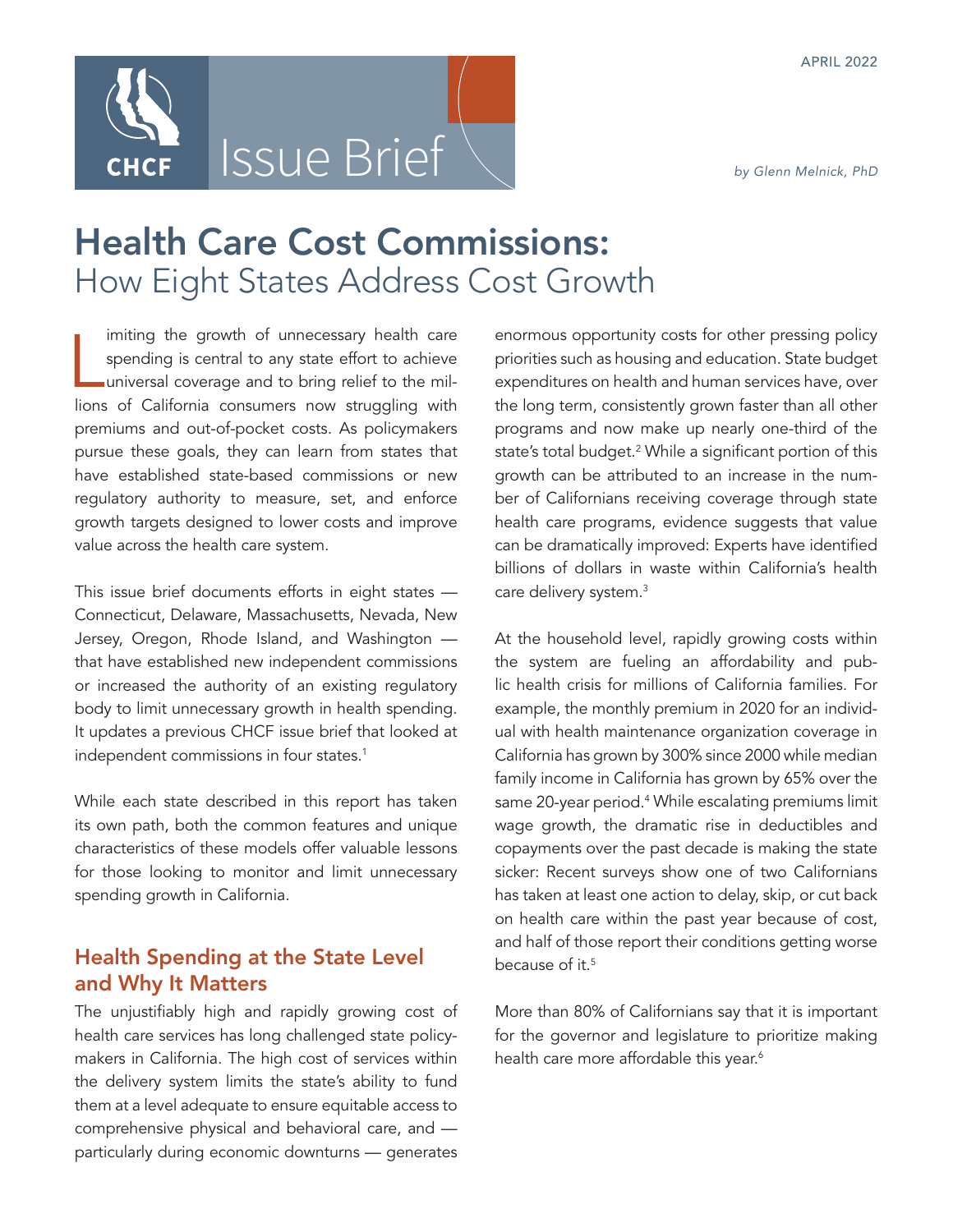# State Programs to Monitor and Control Health Care Cost Growth

In states taking steps to eliminate unnecessary spending growth and provide relief to consumers, one increasingly popular tool is the establishment of enforceable systemwide and sectoral cost growth targets. Table 1 provides descriptive demographic and health system data for eight states that have implemented cost growth programs in recent years, along with baseline data for California.

All eight states have experienced average annual growth in total health care spending in excess of 5% between 1991 and 2014, with three states experiencing at least 7% annual growth. California's health expenditure growth rate sits in the middle of these states — lower than four states' and above four others. Meanwhile, the cumulative growth from 2010 to 2020 in employer-sponsored health insurance premiums for a family of four was higher in California than in all but two of the states that have adopted cost growth programs.

# Ongoing Development of State-Level Programs and Setting Growth Targets

To date, the eight states listed in Table 2 on page 3 have designated agencies or entities to monitor and lower health care spending growth within their state. With the exception of Washington, all have established a statewide health care expenditure growth target in excess of recent state-level economic growth to accommodate long-term health care inflationary forces such as the development and diffusion of new medical technologies and the changing health status of the population.

Massachusetts implemented a cost growth benchmarking program in 2012. Two state-based agencies — the Center for Health Information and Analysis and the Health Policy Commission - provide the data and regulatory authority needed to measure, identify, and mitigate unnecessary health care cost growth drivers. The Massachusetts program includes a statewide cost growth target and establishes accountability for meeting that target across broad sectors (e.g., health

|                      |                   | <b>MEDIAN INCOME FOR</b><br><b>ALL HOUSEHOLDS</b><br>(UNDER AGE 65)* |                                       | <b>HEALTH CARE</b><br><b>EXPENDITURES</b> |                                     | <b>EMPLOYER-SPONSORED</b><br><b>HEALTH INSURANCE PREMIUM</b><br>(FAMILY OF 4) |                                   |
|----------------------|-------------------|----------------------------------------------------------------------|---------------------------------------|-------------------------------------------|-------------------------------------|-------------------------------------------------------------------------------|-----------------------------------|
|                      | <b>POPULATION</b> | $2019 - 20$                                                          | Average annual growth,<br>$2010 - 20$ | 2014<br>(millions)                        | Average annual growth,<br>1991-2014 | Annual<br>premium, 2020                                                       | Cumulative growth,<br>$2010 - 20$ |
| California           | 38,642,700        | \$68,495                                                             | 4.3%                                  | \$291,989                                 | 5.7%                                | \$21,137                                                                      | 53%                               |
| Connecticut          | 3,453,300         | \$87,761                                                             | 1.6%                                  | \$35,413                                  | 5.2%                                | \$21,952                                                                      | 47%                               |
| <b>Delaware</b>      | 940,300           | \$65,732                                                             | 2.0%                                  | \$9,587                                   | 7.2%                                | \$21,565                                                                      | 47%                               |
| <b>Massachusetts</b> | 6,650,800         | \$87,831                                                             | 2.7%                                  | \$71,274                                  | 5.7%                                | \$21,965                                                                      | 50%                               |
| Nevada               | 3,029,700         | \$61,249                                                             | 3.0%                                  | \$19,020                                  | 8.2%                                | \$19,524                                                                      | 56%                               |
| <b>New Jersey</b>    | 8,699,400         | \$91,757                                                             | 3.4%                                  | \$79,066                                  | 5.5%                                | \$23,042                                                                      | 64%                               |
| Oregon               | 4,128,900         | \$75,346                                                             | 4.8%                                  | \$31,920                                  | 7.0%                                | \$20,213                                                                      | 47%                               |
| Rhode Island         | 1,017,100         | \$78,075                                                             | 3.6%                                  | \$10,071                                  | 5.5%                                | \$21,425                                                                      | 45%                               |
| Washington           | 7,423,900         | \$86,116                                                             | 4.4%                                  | \$55,819                                  | 6.7%                                | \$19,476                                                                      | 37%                               |

#### Table 1. Descriptive Data for California and for States Implementing Cost Growth Programs in Recent Years

Sources: [Personal Income by County and Metropolitan Area, 2019](https://www.bea.gov/data/income-saving/personal-income-county-metro-and-other-areas) (PDF), Bureau of Economic Analysis, retrieved January 24, 2021; and "State Health Facts," KFF.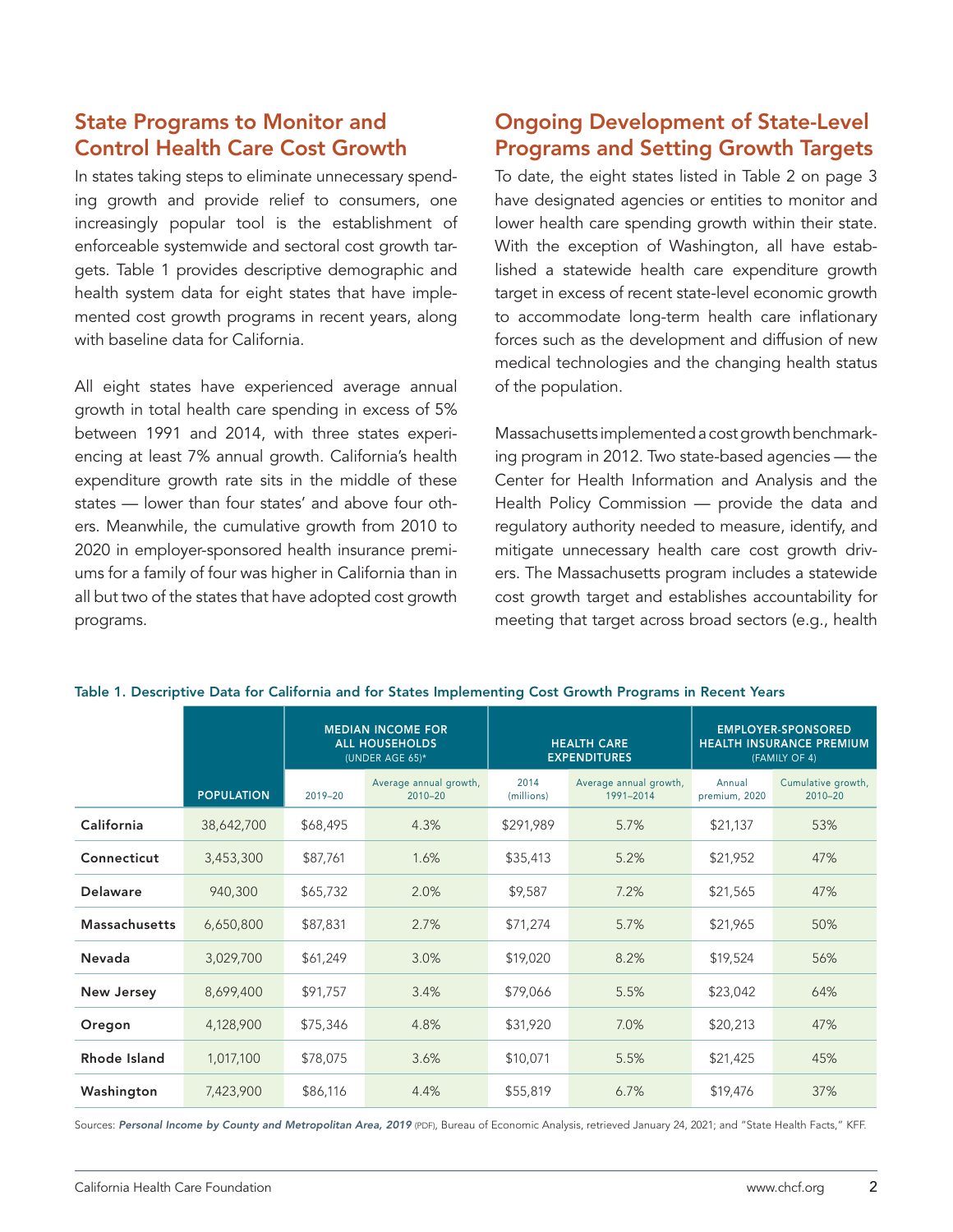insurance plans, hospitals, medical groups) and individual entities and systems (e.g., Blue Cross Blue Shield of Massachusetts, Mass General Brigham).

Delaware and Rhode Island adopted health cost growth benchmarking programs through executive orders in 2018 and 2019, respectively. The Delaware program sets statewide health care cost and quality targets. Rhode Island monitors spending at the insurer and accountable care organization level by market (commercial, Medicare, Medicaid).

The Rhode Island program includes total health care price inflation caps and mandates the adoption of certain hospital payment methodologies designed to help achieve consumer affordability standards.

Oregon also created a total cost growth benchmarking program in 2019. Oregon's initiative built on previous efforts that set limits for expenditure growth within the state Medicaid program and coverage programs for state employees and teachers. The expanded Oregon initiative is designed to achieve broad state-level cost growth goals measured at four levels: statewide, market (e.g., Medicaid, Medicare, commercial insurance), by payer, and by provider organization.

More recently, four states - Connecticut (2020), Nevada (2021), New Jersey (2021), and Washington (2020) — took initial steps to establish state cost growth measurement and benchmarking programs.

In recent years, several states have begun more closely monitoring spending among payer-specific service lines (e.g., primary care and behavioral health spending) and at the subpayer (e.g., health system, provider group) level to support cost growth targets. Several states also are combining their core system-level

| Connecticut<br>Cost Growth Benchmark Technical Team<br>3.20%<br>1.20%<br>Legislative<br>Stakeholder Advisory Board<br>Executive Order<br>Delaware<br>Delaware Economic and Financial Advisory Council<br>3.30%<br>0.40%<br><b>Massachusetts</b><br>Legislative<br>Center for Health Information and Analysis, Health<br>3.10%<br>2.50%<br><b>Policy Commission</b><br>Nevada<br>Legislative<br><b>Patient Protection Commission</b><br>3.10%<br>2.90%<br><b>New Jersey</b><br>Legislative<br>Interagency Health Care Affordability Workgroup,<br>3.50%<br>1.70%<br>Health Care Affordability Advisory Board<br>3.40%<br>Legislative<br>Sustainable Health Care Cost Growth Target<br>3.20%<br>Oregon<br>Implementation Committee | <b>TYPE OF</b><br><b>AUTHORIZATION</b> | IMPLEMENTING/ADMINISTERING AGENCY (AGENCIES) | <b>AVERAGE</b><br><b>HEALTH CARE</b><br><b>GROWTH TARGET</b><br>$(2021 - 23)$ | <b>AVERAGE</b><br><b>GSP GROWTH</b><br>$(2016 - 19)$ |
|----------------------------------------------------------------------------------------------------------------------------------------------------------------------------------------------------------------------------------------------------------------------------------------------------------------------------------------------------------------------------------------------------------------------------------------------------------------------------------------------------------------------------------------------------------------------------------------------------------------------------------------------------------------------------------------------------------------------------------|----------------------------------------|----------------------------------------------|-------------------------------------------------------------------------------|------------------------------------------------------|
|                                                                                                                                                                                                                                                                                                                                                                                                                                                                                                                                                                                                                                                                                                                                  |                                        |                                              |                                                                               |                                                      |
|                                                                                                                                                                                                                                                                                                                                                                                                                                                                                                                                                                                                                                                                                                                                  |                                        |                                              |                                                                               |                                                      |
|                                                                                                                                                                                                                                                                                                                                                                                                                                                                                                                                                                                                                                                                                                                                  |                                        |                                              |                                                                               |                                                      |
|                                                                                                                                                                                                                                                                                                                                                                                                                                                                                                                                                                                                                                                                                                                                  |                                        |                                              |                                                                               |                                                      |
|                                                                                                                                                                                                                                                                                                                                                                                                                                                                                                                                                                                                                                                                                                                                  |                                        |                                              |                                                                               |                                                      |
|                                                                                                                                                                                                                                                                                                                                                                                                                                                                                                                                                                                                                                                                                                                                  |                                        |                                              |                                                                               |                                                      |
| Rhode Island<br>Executive Order<br>State Office of the Health Insurance Commissioner,<br>3.20%<br>1.30%<br>Executive Office of Health and Human Services                                                                                                                                                                                                                                                                                                                                                                                                                                                                                                                                                                         |                                        |                                              |                                                                               |                                                      |
| Washington<br>3.20%<br>Legislative<br>Health Care Cost Transparency Board<br>4.70%                                                                                                                                                                                                                                                                                                                                                                                                                                                                                                                                                                                                                                               |                                        |                                              |                                                                               |                                                      |
| California<br>Office of Health Care Affordability<br>3.10%<br>Proposed                                                                                                                                                                                                                                                                                                                                                                                                                                                                                                                                                                                                                                                           |                                        |                                              |                                                                               |                                                      |

#### Table 2. State-Level Health Cost Growth Programs, State Economic Growth, and Health Cost Targets

Note: *GSP* is gross state product.

Source: *[The Manatt State Cost Containment Update](https://www.manatt.com/Manatt/media/Media/PDF/RWJF_Manatt-State-Cost-Containment-Update_February-2022-vFinal.pdf)* (PDF), Manatt, Phelps & Phillips, February 1, 2022, 9–11.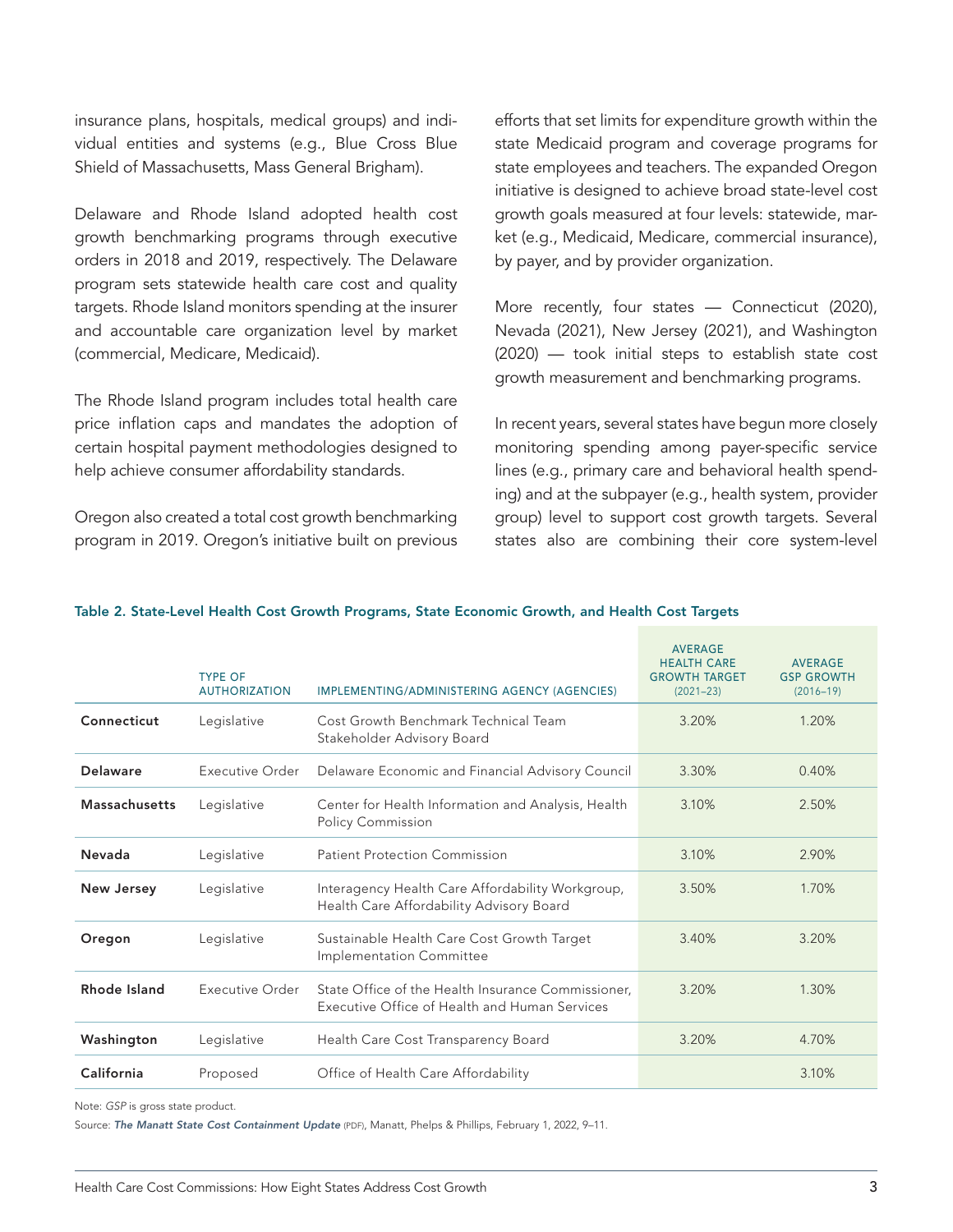benchmarking programs with broader health reform goals. These include measuring and fostering development of alternative payment model adoption and, importantly, collecting data to measure and assess the effects of provider consolidation that have been conclusively linked to unnecessary health care costs.<sup>7</sup>

# Six Basic Components of State-Level Health Cost Commissions

While each of the cost growth benchmarking efforts described in this brief has unique features, Table 3 shows the six universal components that have emerged across state models.

Each component is described in detail below.

#### Establish Authority for Program

As discussed, states have established their state-level benchmarking programs either by executive order or by adopting authorizing legislation. Four states have established cost growth benchmarking programs by executive order, while four states have passed legislation to establish their programs. Each authorization has created a new body — or established new authority for an existing body — to set cost growth targets for all entities within the state's health care system. They also collect comprehensive data in support of those efforts, and ensure that progressive enforcement creates accountability for achieving growth benchmarks.

#### Table 3. Six Basic Components of State-Level Health Cost Commissions

| <b>Establish Authority for Program</b><br>States create broad authority under executive order or legislation to establish cost<br>growth targets for all entities in the state's health care system, collect comprehensive<br>data in support of those efforts, and ensure that progressive enforcement creates<br>accountability for achieving growth benchmarks.<br><b>Establish Governance Body and</b><br>States employ different approaches to govern their programs. Massachusetts created a<br>Administrative Infrastructure<br>new quasi-independent agency, other states administer their target program within exist-<br>ing executive branch agencies.<br>Set Targets for Cost Growth and<br>States have defined a health care cost growth target that brings health care cost growth<br>in line with economic indicators, such as gross state product and wage growth. Many also<br>Delivery System Reform<br>have set or are considering targets for specific delivery system reforms such as adoption<br>of alternative payment models and spending on primary care.<br><b>Collect Data to Measure and</b><br>States establish benchmark and data collection processes, and collect aggregate spend-<br>ing data from payers to determine per capita health care cost growth and publicly report<br><b>Monitor Health Care Cost Growth</b><br>performance against the health care cost growth target.<br>at the Payer Level<br><b>Collect Necessary Data at the</b><br>States supplement aggregate spending data with additional, detailed, and disaggre-<br>gated data to identify factors driving unnecessary cost growth (e.g., low-value services,<br>Subpayer Level to Identify and<br>Analyze Cost Drivers Across the<br>anticompetitive contracting).<br>Delivery System<br>Develop and Implement Strategies States are developing new mechanisms, as performance measurement and public report-<br>and Procedures to Enforce Targets ing on their own may not be sufficient to slow cost growth over the long term. | <b>DESCRIPTION OF COMPONENT</b> |
|-------------------------------------------------------------------------------------------------------------------------------------------------------------------------------------------------------------------------------------------------------------------------------------------------------------------------------------------------------------------------------------------------------------------------------------------------------------------------------------------------------------------------------------------------------------------------------------------------------------------------------------------------------------------------------------------------------------------------------------------------------------------------------------------------------------------------------------------------------------------------------------------------------------------------------------------------------------------------------------------------------------------------------------------------------------------------------------------------------------------------------------------------------------------------------------------------------------------------------------------------------------------------------------------------------------------------------------------------------------------------------------------------------------------------------------------------------------------------------------------------------------------------------------------------------------------------------------------------------------------------------------------------------------------------------------------------------------------------------------------------------------------------------------------------------------------------------------------------------------------------------------------------------------------------------------------------------------------------------------------------------------------------------------------|---------------------------------|
|                                                                                                                                                                                                                                                                                                                                                                                                                                                                                                                                                                                                                                                                                                                                                                                                                                                                                                                                                                                                                                                                                                                                                                                                                                                                                                                                                                                                                                                                                                                                                                                                                                                                                                                                                                                                                                                                                                                                                                                                                                           |                                 |
|                                                                                                                                                                                                                                                                                                                                                                                                                                                                                                                                                                                                                                                                                                                                                                                                                                                                                                                                                                                                                                                                                                                                                                                                                                                                                                                                                                                                                                                                                                                                                                                                                                                                                                                                                                                                                                                                                                                                                                                                                                           |                                 |
|                                                                                                                                                                                                                                                                                                                                                                                                                                                                                                                                                                                                                                                                                                                                                                                                                                                                                                                                                                                                                                                                                                                                                                                                                                                                                                                                                                                                                                                                                                                                                                                                                                                                                                                                                                                                                                                                                                                                                                                                                                           |                                 |
|                                                                                                                                                                                                                                                                                                                                                                                                                                                                                                                                                                                                                                                                                                                                                                                                                                                                                                                                                                                                                                                                                                                                                                                                                                                                                                                                                                                                                                                                                                                                                                                                                                                                                                                                                                                                                                                                                                                                                                                                                                           |                                 |
|                                                                                                                                                                                                                                                                                                                                                                                                                                                                                                                                                                                                                                                                                                                                                                                                                                                                                                                                                                                                                                                                                                                                                                                                                                                                                                                                                                                                                                                                                                                                                                                                                                                                                                                                                                                                                                                                                                                                                                                                                                           |                                 |
|                                                                                                                                                                                                                                                                                                                                                                                                                                                                                                                                                                                                                                                                                                                                                                                                                                                                                                                                                                                                                                                                                                                                                                                                                                                                                                                                                                                                                                                                                                                                                                                                                                                                                                                                                                                                                                                                                                                                                                                                                                           |                                 |

Source: "State Benchmarking Updates: The State of Play — The Manatt State Cost Containment Update," Manatt, Phelps & Phillips, February 1, 2022.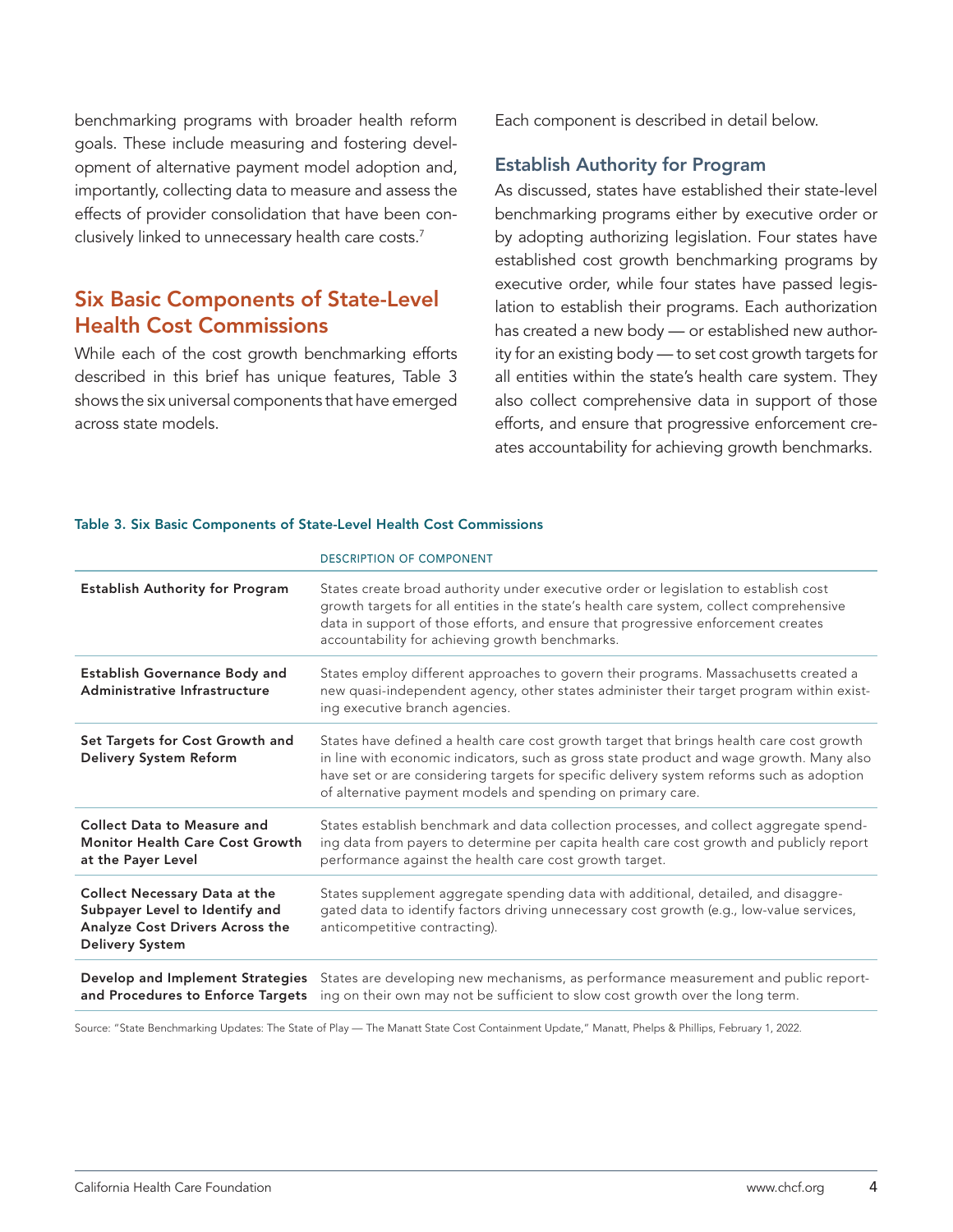## Establish Governance Body and Administrative Infrastructure

Each benchmarking program has a governance structure that allows for both broad stakeholder input and program integrity by explicitly defining and proscribing financial conflicts among officials with formal decisionmaking authority. For example, in Massachusetts, the Health Policy Commission is overseen by an 11-member board of commissioners with formal decisionmaking authority, while a separate 34-member advisory council that includes a diverse group of health care leaders and stakeholders meets quarterly to provide input to the commission.

### Set Targets for Cost Growth and Delivery System Reform

All eight states have defined a health care cost growth target that brings health care cost growth in line with economic indicators, such as gross state product and wage growth. In most states, state agencies or stakeholder bodies define the target value through public deliberation. At present, annual health care cost growth targets range from 2.37% to 3.8% per capita and have been set for a minimum of four years.

Several states have also set targets for delivery system goals to support reduction of unnecessary cost growth. For example, Connecticut's governor recently issued an executive order to develop and recommend policies that help ensure 10% of total state health expenditures are directed toward primary care services by 2025.8 Oregon has set benchmarks to expand alternative payment methods and intends to use its benchmarking program to track progress and to facilitate the collaboration between payers and providers necessary to achieve savings goals.<sup>9</sup>

#### Collect Data to Measure and Monitor Health Care Cost Growth at the Payer Level

All states described in this brief have the capacity to collect, assess the quality of, and analyze the health care spending data they receive to inform the state's specific data use goals. A state's total health care spending is referred to as total health care

expenditures (THCE). Massachusetts collects the most comprehensive data to date and constructs a THCE measure that includes:

- $\blacktriangleright$  Medical expenses paid to providers by private and public payers, including commercial insurance, Medicare, Medicaid, and any non-claims-related payments
- All patient cost-sharing amounts, such as deductibles and copays
- $\blacktriangleright$  Net cost of private health insurance, which includes administrative expenses and operating margins for commercial payers

Delaware, Oregon, and Rhode Island have largely adopted the Massachusetts model for their THCE measurements. Oregon's implementation committee recommended the state's THCE include spending on Oregon residents receiving care in the Indian Health Service and those receiving care in state correctional facilities to the extent the data are "accessible, comparable, and the collection of data can be replicated over time."

## Collect Necessary Data at the Subpayer Level to Identify and Analyze Cost Drivers Across the Delivery System

Each state benchmarking program addresses core questions about the performance of a state's health care system and its cost drivers. Aggregate data collected at the payer (i.e., insurer) level are often supplemented with other data the state may already have access to or may fund as part of its benchmarking program. Examples include all-payer claims data (APCD), hospital discharge data, payer expenditure reports, provider financial reports, and surveys of employers and households. Massachusetts, for instance, examines supplemental data on consumer premiums, cost sharing, and plan type (e.g., high-deductible health plan, tiered network plan). It also reviews prescription drug costs and provider-relative price data — that is, how prices for similar services and patients vary by hospital.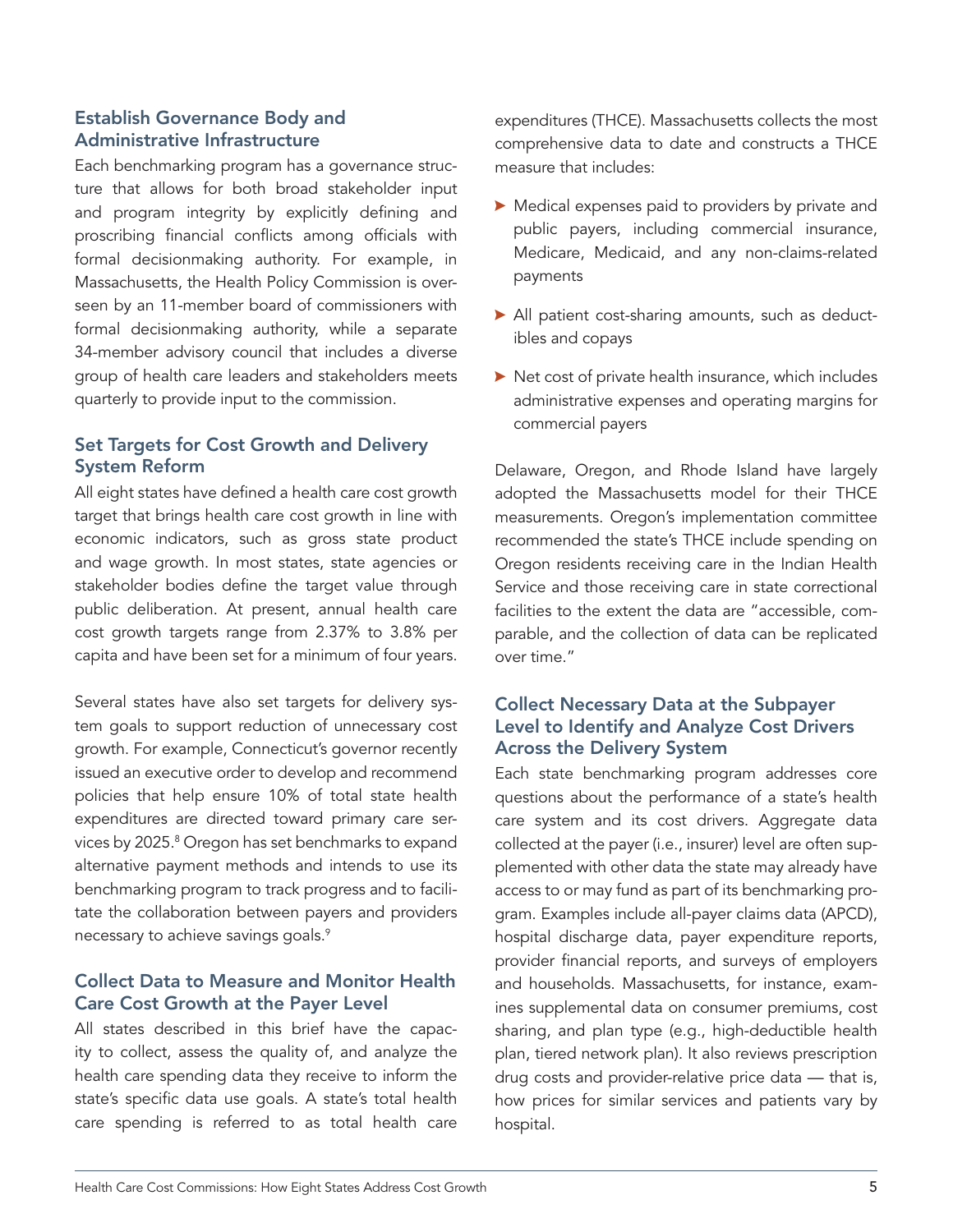Most states collect or plan to collect APCD as part their benchmark data systems. California already has a program in place and is collecting APCD.<sup>10</sup> Rhode Island combines use of its APCD with its benchmarking data to support richer and more contextualized analyses around specific areas of interest. The Rhode Island Cost Trends Project Steering Committee recently analyzed the state's APCD to examine the state's pharmaceutical cost drivers, identifying drugs administered in the retail and medical pharmacy settings as an important driver of total pharmacy costs. APCD also demonstrated that prices, rather than rates of pharmacy utilization, were key drivers for overall pharmaceutical spending.

### Develop and Implement Strategies and Procedures to Enforce Targets

Enforcement of cost growth targets is an evolving area for all states. All eight states currently use public transparency as a key strategy for accountability. But performance measurement and public reporting on their own may not be sufficient to slow cost growth over the long term. Several states have established, and many have considered, additional authorities. The Massachusetts Health Policy Commission has the authority to require performance improvement plans from entities exceeding the cost growth target, and Oregon stipulates financial penalties for repeated unjustified growth above the target.

# Using State-Level Benchmarking Authority to Understand and Mitigate Cost Growth Drivers: An Evolving Area

One important and widely acknowledged underlying factor driving sustained increases in unnecessary cost growth is consolidation within hospital, health system, and provider markets.<sup>11</sup> As such, several state cost growth benchmarking programs have incorporated or planned to incorporate additional authority to address the competitive structure of their health care markets, including the following.

## Additional Data Collection on Provider Affiliations

Baseline data on the relationship between providers and their membership within and among larger organizations is not always available in existing databases. As such, some state benchmarking programs collect additional data on these relationships directly. For example, the Massachusetts Health Policy Commission requires registration and reporting from all provider organizations with at least \$25 million in commercial net patient service revenue, as well as all risk-bearing provider organizations. Organizations are required to provide detailed information on operations, including organizational structure and finances, updated every two years.

#### Notification of Proposed Transactions

In Massachusetts, providers and provider organizations must notify the Health Policy Commission and state attorney general of any material change in ownership or affiliation, defined broadly to include mergers, acquisitions, affiliations, joint ventures, partnerships, and other arrangements. If the proposed material changes are considered likely to affect the state's ability to meet cost growth benchmarks, the commission can conduct a detailed impact review of the proposed change. Several states are also considering language triggering notification regarding changes to contracting affiliations, as those relationships can have the same effect on price and competition as formal mergers and acquisitions. Some states predetermine the standard data and documents they need to review the potential impacts of the transaction or affiliation — others have authority to request supplementary documentation.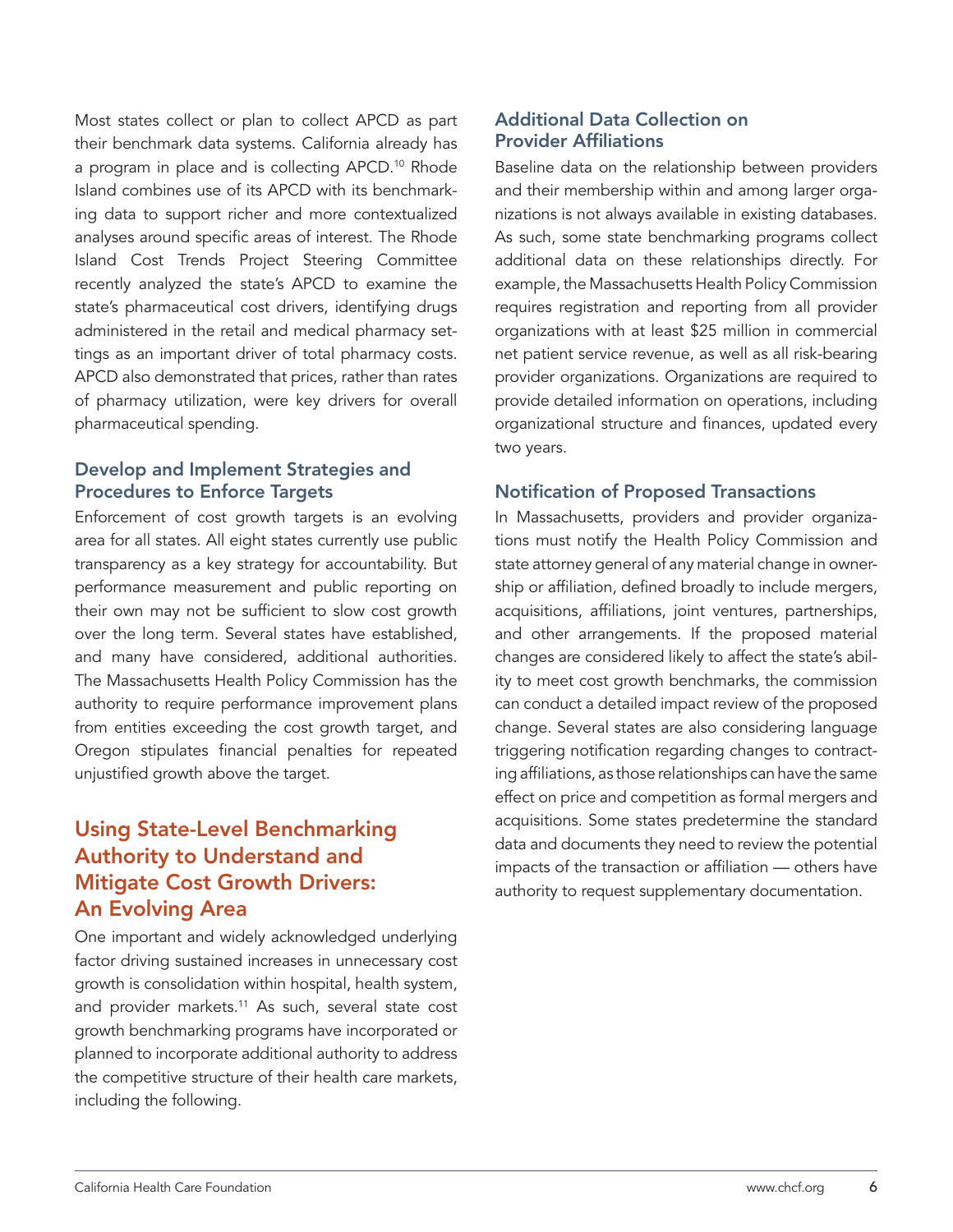## Summary and Key Questions

With multiple states having established cost growth benchmarking and others actively considering their adoption, state-level programs are emerging as a major strategy to reduce unnecessary spending within the health care delivery system and ultimately return savings to consumers struggling with increasingly unaffordable premiums and deductibles.

As these programs evolve, policymakers continue to ask and address difficult questions including:

- $\blacktriangleright$  What is the appropriate level to measure total health care cost growth?
- $\blacktriangleright$  What is the most appropriate and efficient way to detect unnecessary cost growth drivers within the acute care delivery system?
- $\blacktriangleright$  What types of enforcement mechanisms ensure accountability across the delivery system?
- How can cost growth benchmarking programs ensure that savings within the system are passed on to consumers facing escalating premiums, out-ofpocket health care expenses, and other affordability concerns?
- How can cost growth benchmarking be leveraged to understand and address issues of health equity?

Establishment of a state-level benchmarking program alone does not guarantee success. Much greater transparency around spending trends and cost drivers, inclusive stakeholder processes around challenges and opportunities, and broad authority for enforcement are all necessary to reduce unnecessary spending growth within a health care market as large and complex as California's. Fortunately, several states with equally unique and pressing affordability challenges have demonstrated that cost growth benchmarking and enforcement programs can help contribute to a health care system more accountable and accessible to all.

#### About the Author

Glenn Melnick, PhD, is Blue Cross of California Chair in Healthcare Finance and professor of public policy at the University of Southern California.

#### Acknowledgements

The authors would like to acknowledge and thank the following individuals and organizations for their assistance in preparing this issue brief: Michael Bailit (Bailit Health); Joel Ario, Kevin McAvey, and Rita Zimerman (Manatt Health, State Health Cost Containment Team); Clive Riddle (MCOL); Mr. David Auerbach (Massachusetts Health Policy Commission); and Arnold Ventures.

#### About the Foundation

The [California Health Care Foundation](http://www.chcf.org) is dedicated to advancing meaningful, measurable improvements in the way the health care delivery system provides care to the people of California, particularly those with low incomes and those whose needs are not well served by the status quo. We work to ensure that people have access to the care they need, when they need it, at a price they can afford.

CHCF informs policymakers and industry leaders, invests in ideas and innovations, and connects with changemakers to create a more responsive, patientcentered health care system.